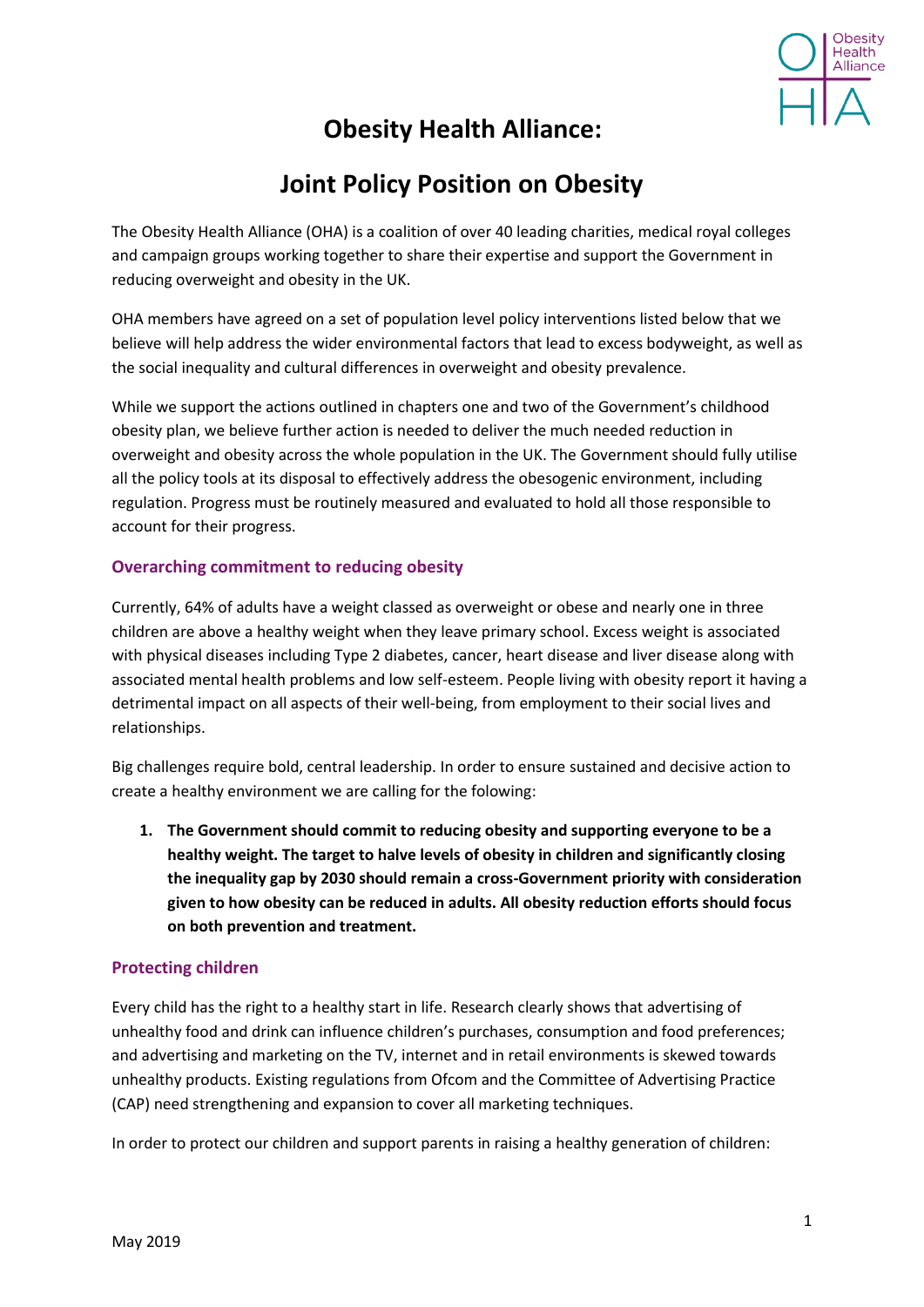- **2. The Government should protect children from exposure to advertising for food and drinks high in fat, sugar and salt (HFSS) with 9pm watershed on all media including on TV, radio, online, cinema and digital out of home. HFSS adverts should be restricted from display within 100 metres of schools, nurseries and children's centres and HFSS branded sponsorship banned from schools. The use of brand equity and licensed characters should be banned from being associated with HFSS products.**
- **3. The soft drinks industry levy should be updated to include sugar-sweetened dairy drinks. To incentivise further reformulation the threshold should be lowered and levy rate increased above inflation with revenue raised reinvested in measures to improve public health. The Government should explore widening the levy to other product categories where sugar reduction is not in line with Government targets.**

#### **Healthier options**

Our current obesogenic environment makes it difficult for people to select healthier food options. The retail environment is skewed to unhealthy choices, everyday food is packed with more sugar, saturated fat and salt than we need and over-sized portions are the norm. Adults and children should be presented with easy to understand nutritional information about the products they are buying to help them make an informed healthy decision. In order to make it easier for people to select healthier food options:

- **4. The Government should continue their work to ensure everyday food and drinks are healthier by setting ambitious targets for the food industry to incrementally reduce sugar, saturated fat and salt as well as overall calories. This work should be extended to introduce a bold package of measures to reformulate infant food. The Government should explore and set a timeline for sanctions for non-compliance including fines and inclusion of categories into an industry levy.**
- **5. The Government should create healthier retail environments easier by fully implementing comprehensive restrictions on multi-buy and location based promotions on HFSS food and drinks in retail and out of home (OOH) outlets. As a next step, the Government should commission further research into the extent and impact of price reduction promotions in retail outlets and multi-buy promotions in out of home outlets.**
- **6. The Government should support people to make healthier food choices. They should do this by fully implementing mandatory calorie labelling of food and drinks in all out of home outlets with full nutritional information available on request. Colour coded front of pack labelling should be mandatory on all processed food and drinks for all retailers and manufacturers. As part of this scheme, the Government should explore options on how to communicate free sugar content of foods.**

## **Creating a healthy environment**

The wider environment plays an important role in supporting healthy living. Schools and early years settings are well placed to ensure children both eat and learn about healthy foods and local authorities have a key role to play in shaping a healthy environment. In order to ensure that our environments facilitate and encourage healthier behaviours and address the inequalities that drive obesity prevalence among our most deprived communities: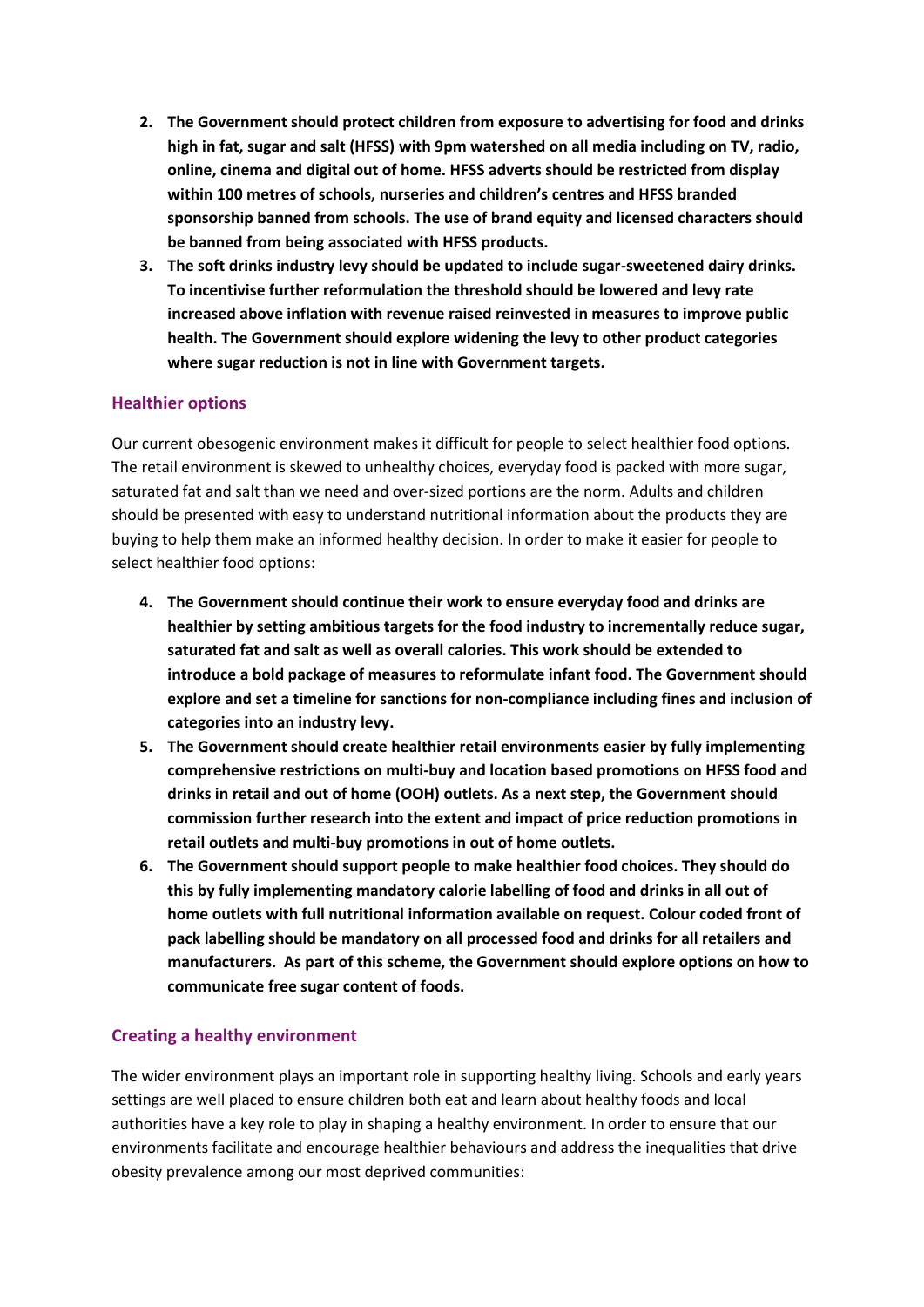- **7. The Government should ensure schools and early years settings promote and facilitate healthy behaviour. They should do this by updating school food standards and ensuring they apply to all state-funded schools and early years settings. Implementation of school food standards and provision of cooking education should be included in the Healthy Schools Rating Scheme, which should be mandatory for all state-funded schools and early years settings and monitored by Ofsted.**
- **8. The Government should use the Spending Review to deliver truly sustainable funding for public health, so local authorities have the resources needed to take action on obesity in their area and ensure there are no gaps in access to obesity prevention and treatment services. The Government should clearly prioritise healthy and active environments as part of the planning process giving local authorities and communities the flexibility to respond to obesity challenges through licensing, planning, advertising and shaping the local environment.**
- **9. The Government should ensure that all food served, sold and promoted to patients, staff and visitors in hospitals and other NHS premises promotes a healthy balanced diet in line with the Eatwell Guide. This should be achieved via updating the standards as detailed in the NHS long-term plan and mandating the standards with regular monitoring and sanctions for non-compliance.**

### **Training and support**

It is vital that medical professionals are equipped with the time, skills and resources to identify and support people living with obesity. There needs to be sustained and significant investment from Central Government to ensure vital services that monitor and support people are available. In order to support more people to lose weight and maintain a healthy weight:

**10. The Government should ensure all HCPs and early years professionals are adequately supported to make every contact count to discuss obesity and provide support to families. This should be achieved by leading a joined-up approach across all parts of Government and public bodies to ensure that every clinical and health discipline includes evidencebased training on having action-focused conversations about obesity, weight management, nutrition, physical activity, breastfeeding and behaviour change.**

We are committed to working with the Government to implement chapters one and two of the Childhood Obesity Plan and challenging them to take further action to reduce overweight and obesity throughout the life course.

For more information, please contact:

Caroline Cerny, Alliance Lead[, caroline.cerny@obesityhealthalliance.org.uk](mailto:caroline.cerny@obesityhealthalliance.org.uk) / 020 7424 1114